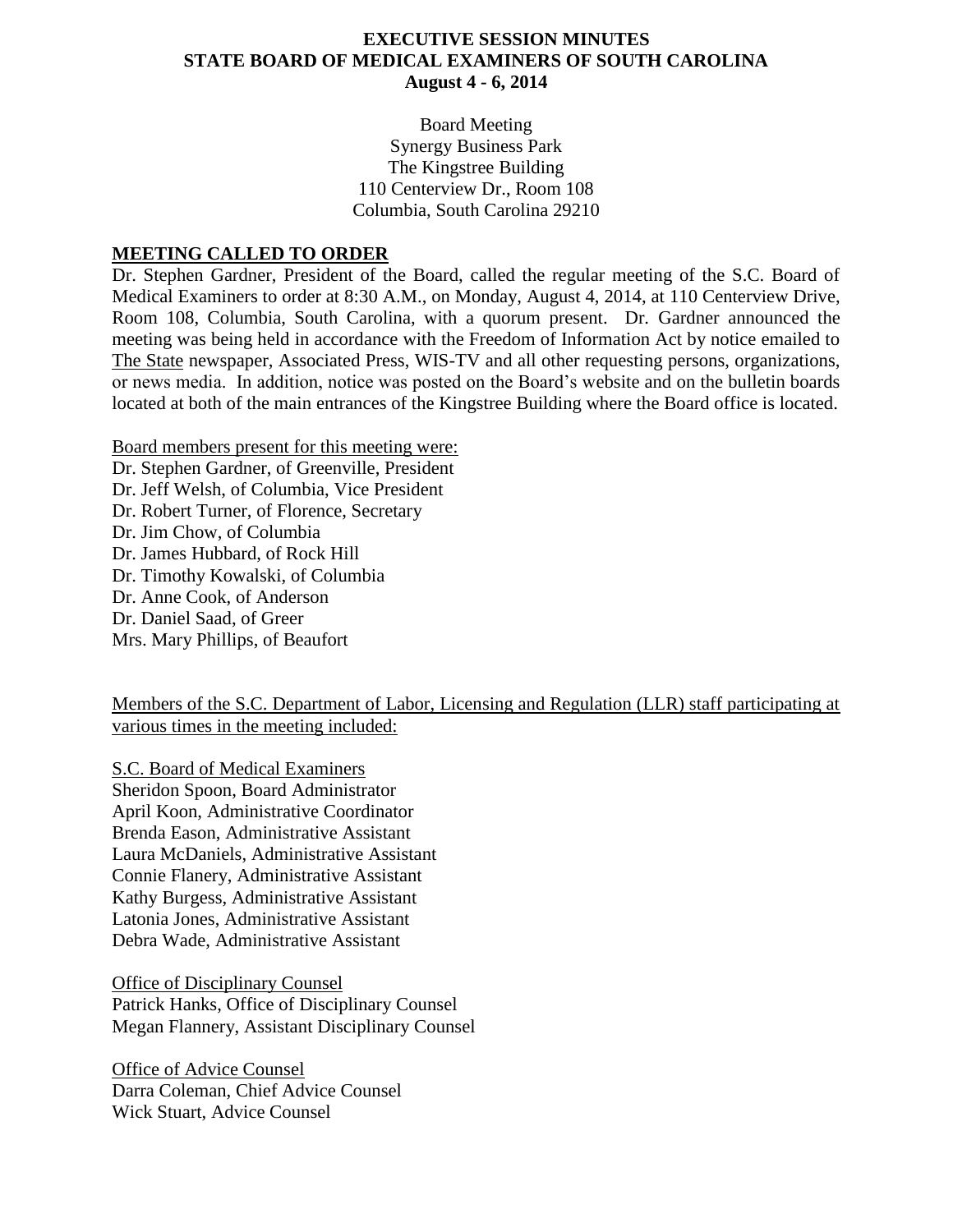# **REVIEW/APPROVAL OF AGENDA**

An agenda for this meeting was reviewed and approved.

## **REVIEW/APPROVAL OF MINUTES FROM MAY 5 -6, 2014 BOARD MEETING**

\_\_\_\_\_\_\_\_\_\_\_\_\_\_\_\_\_\_\_\_\_\_\_\_\_\_\_\_\_\_\_\_\_\_\_\_\_\_\_\_\_\_\_\_\_\_\_\_\_\_\_\_\_\_\_\_\_\_\_\_\_\_\_\_\_\_\_\_\_\_\_\_\_

After considering recommendations, additions, deletions and corrections, a motion was made to approve the May 5 -6, 2014 minutes by Dr. Welsh and seconded by Dr. Chow. The motion and the minutes were unanimously passed.

# **AMERICAN BOARD OF MEDICAL SPECIALTIES REQUEST TO DISCUSS MAINTENANCE OF CERTIFICATION FOR PHYSICIAN RENEWAL**

Carol Clothier, Vice President of State Healthcare Policy and Public Affairs with ABMS, came and spoke to the Board about their organization and its many functions including membership and certificate requirements. Ms. Clothier encouraged the Board to accept Maintenance of Licensure to be sufficient for the continuing education requirements for physician license renewal. The Board took this under advisement at this time.

### **GOVERNORS PRESCRIPTION DRUG ABUSE PREVENTION TASK FORCE UPDATE**

Darra Coleman, Chief Advice Counsel for the Board along with Dr. Louis Costa gave an update on progress the task force is making. The Governor has tasked the committee to create a workgroup to draft clinical guidelines for the Boards consideration and refine the Boards pain policy. This workgroup will work to draft guidelines that create control in prescribing in a safe method for patients and will work to mandate registry of physicians to the Prescription Monitoring Program.

## **SOUTH CAROLINA MEDICAL ASSOCIATION REQUEST FOR CLARIFICATION OF STATEWIDE ORGANIZATIONS APPROVED TO PROVIDE CONTINUING MEDICAL EDUCATION (CME)**

The SCMA asked for direction and clarification from the Board on statewide organizations approved to provide continuing medical education relative to the two hour of prescription writing law passed in Bill 840. The board's position on statewide organizations is inclusive of the entities that are authorized to offer certified CMEs and not exclusive or endorsing one particular one.

Dr. Kowalski made a motion to allow the Board Administrator to amend the renewal application to include language consistent with Senate Bill 840 as signed into effect by the Governor and sees the effective date to be immediately. Motion was seconded by Dr. Saad.

All in favor

Motion carries

# **LEGISLATIVE UPDATE**

Holly Beeson, Office of Communications and Government Affairs with LLR updated the Board on bills that impact the Medical community. Mrs. Beeson's updates included the Telemedicine Bill which did not proceed forward but she expects to see future filings of new bills in 2015. The Marijuana Bill 1035 passed that created an opportunity for people to participate in clinical trials approved by the FDA.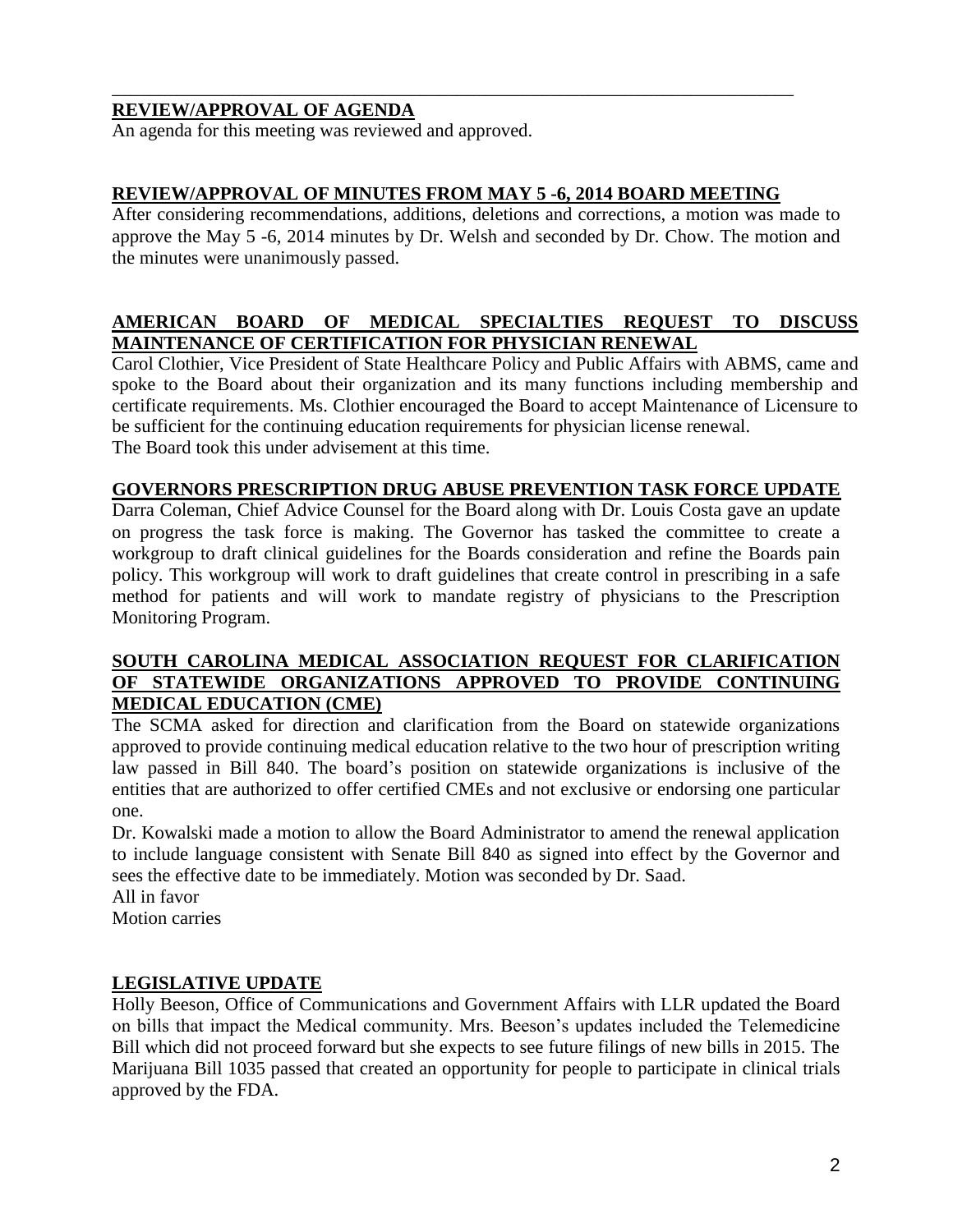# \_\_\_\_\_\_\_\_\_\_\_\_\_\_\_\_\_\_\_\_\_\_\_\_\_\_\_\_\_\_\_\_\_\_\_\_\_\_\_\_\_\_\_\_\_\_\_\_\_\_\_\_\_\_\_\_\_\_\_\_\_\_\_\_\_\_\_\_\_\_\_\_\_ **Janet Harris-Hicks, MD 2012-18 Final Order Hearing**

Dr. Turner made a motion as follows:

• Public Reprimand

Motion seconded by Mrs. Phillips All in favor Motion carries

# **2013-74 Final Order Hearing**

Dr. Cook made a motion to have hearing at the November 2014 Board meeting due to respondent not receiving proper notification of the hearing.

Motion seconded by Mrs. Phillips All in favor Motion carries

#### **Wanda May J Starling, MD 2008-190 Final Order Hearing**

Dr. Turner made a motion as follows:

- Accept MOA
- Public Reprimand
- Cost of \$900.00 to be paid within six months

Motion seconded by Dr. Kowalski All in favor Motion carries

#### **Stephen Stroud, MD 2012-98 Final Order Hearing**

Dr. Kowalski made a motion to accept the panel's recommendation for dismissal. Dr. Welsh seconded the motion. All in favor. Motion carries

# **Christopher MontJoy, MD**

**2013-7**

# **Final Order Hearing**

Dr. Kowalski made a motion as follows:

- Public Reprimand
- Fine of \$2,500 to be paid within six months
- Cost of \$340 to be paid within six months
- Continuance with RPP and all their recommendations
- Practice site and hours must be approved by the Board
- Quarterly reports from Employer and Psychiatrist Dr. Richard Sherman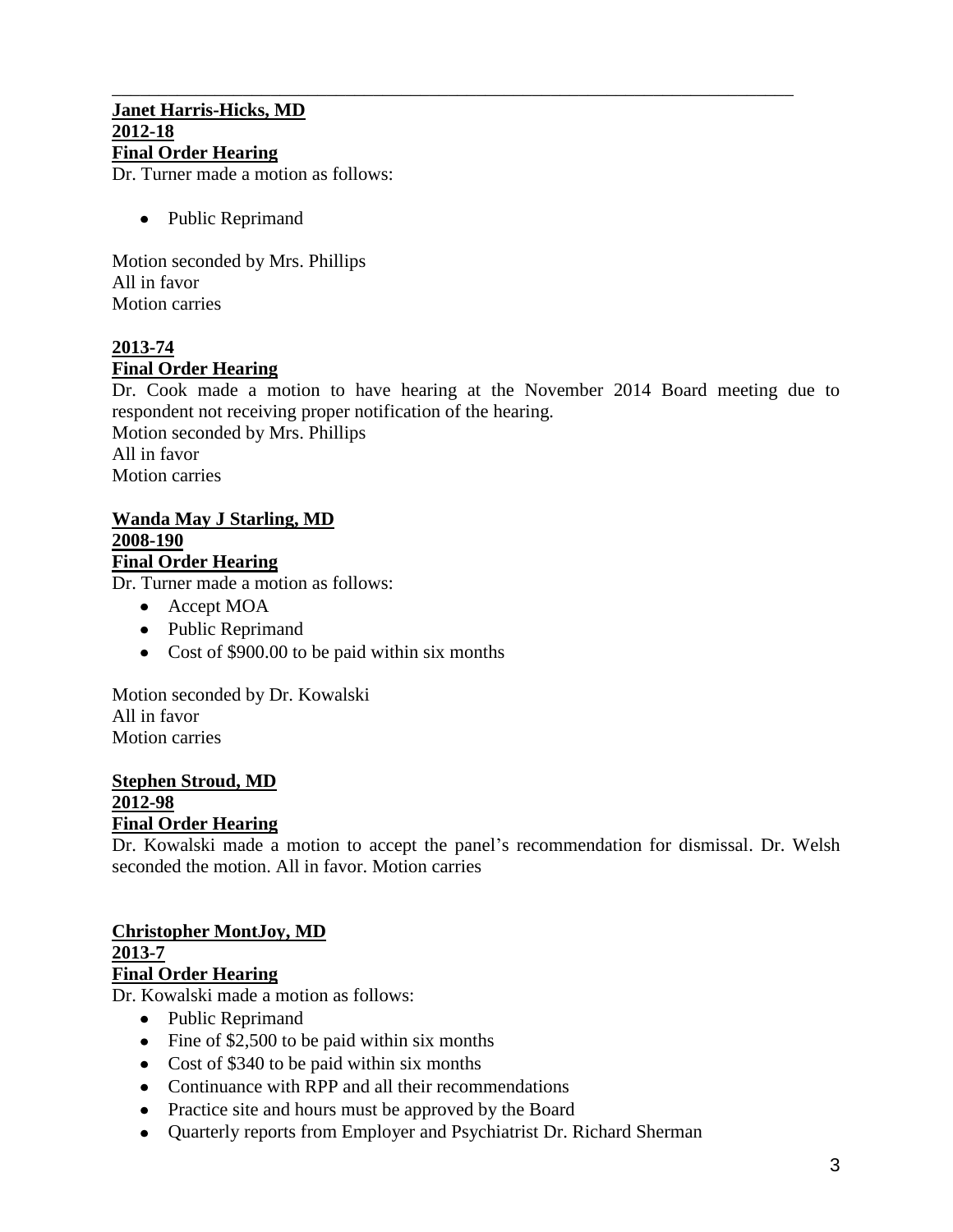No prescribing of Controlled substances until successfully completing a prescribing controlled substances course approved by the board

\_\_\_\_\_\_\_\_\_\_\_\_\_\_\_\_\_\_\_\_\_\_\_\_\_\_\_\_\_\_\_\_\_\_\_\_\_\_\_\_\_\_\_\_\_\_\_\_\_\_\_\_\_\_\_\_\_\_\_\_\_\_\_\_\_\_\_\_\_\_\_\_\_

Motion seconded by Dr. Chow All in favor Motion carries

**Michael Vories, MD 2014-95 Final Order Hearing**

Dr. Turner made a motion as follows:

- Public Reprimand
- Cost of \$100 to be paid within six months
- Continuance with RPP for a minimum of five years
- Quarterly reports from Psychiatrist for duration of RPP

Motion seconded by Dr. Cook All in favor Motion carries

**2011-197 Final Order Hearing**

Dr. Turner made a motion as follows:

- Private Reprimand
- $\bullet$  Fine of 2,500 to be paid within six months
- Cost of \$535 to be paid within six months
- Record keeping and Prescribing courses approved by the Board

Motion seconded by Dr. Saad All in favor Motion carries

**2010-198 Final Order Hearing**

Dr. Turner made a motion as follows:

- Private Reprimand
- Pay Court Cost of \$1,000

Motion seconded by Dr. Kowalski All in favor Motion carries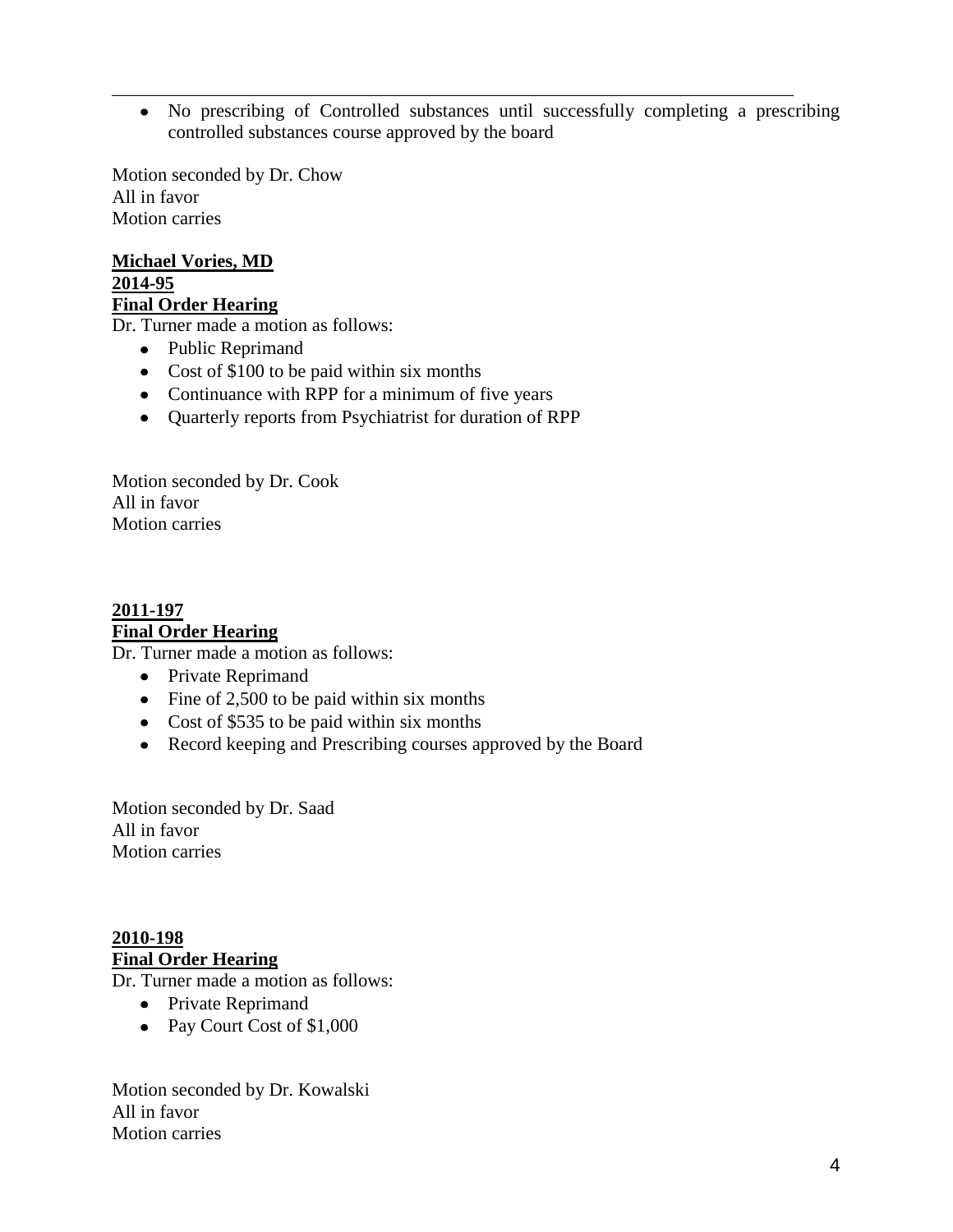#### \_\_\_\_\_\_\_\_\_\_\_\_\_\_\_\_\_\_\_\_\_\_\_\_\_\_\_\_\_\_\_\_\_\_\_\_\_\_\_\_\_\_\_\_\_\_\_\_\_\_\_\_\_\_\_\_\_\_\_\_\_\_\_\_\_\_\_\_\_\_\_\_\_ **Thomas McFadden, MD 2012-31 Final Order Hearing**

Dr. Turner made a motion to accept the panel's recommendation for dismissal. Dr. Welsh seconded the motion. All in favor. Motion carries

### **A motion was made by Dr. Welsh and seconded by Dr. Saad to adjourn at 7:15 pm**

### **Reconvened at 8:30 am Tuesday August 5, 2014**

#### **OIE REPORT**

Althea Myers, chief investigator for Office of Investigations presented the Investigative Review Committee's Report along with the statistical report

#### **Dismissals**

74 cases were recommended and approved for dismissal. Dr. Hubbard moved to accept the recommendations and Dr. Chow seconded the motion and the Board unanimously approved the recommendations.

#### **Formal Complaints**

31 cases were recommended for Formal Complaint. Dr. Kowalski moved to accept the recommendations. Dr. Hubbard seconded the motion and the Board unanimously approved the recommendations.

A motion was made by Dr. Kowalski and seconded by Dr. Welsh to move Case number 2009- 213 that was previously approved for a Formal Complaint to an informal conference. The Board unanimously approved the recommendations.

#### **Letters of Caution**

23 cases were recommended for a Letter of Caution. A motion was made by Dr. Hubbard to approve the Letters of Caution minus case number 2012-257 which they requested an informal conference. Dr. Welsh seconded the motion and the Board unanimously approved the recommendations.

#### **TELEMEDICINE DISCUSSION**

Dr. Roger Ray, Chief Medical Officer with Carolina Health Systems and Dr. Rick Foster with Palmetto Care Connections presented their telemedicine models to the board and asked for clarification on the model of telemedicine they practice. Dr. Gardner asked that the board be given time to work out a policy and implement it. The projected date of this proposed advisory opinion is expected to be within the next few months.

Dr. Gardner suggested that an executive session teleconference be held between now and November 2014 to begin to bring forth a policy for the state concerning telemedicine.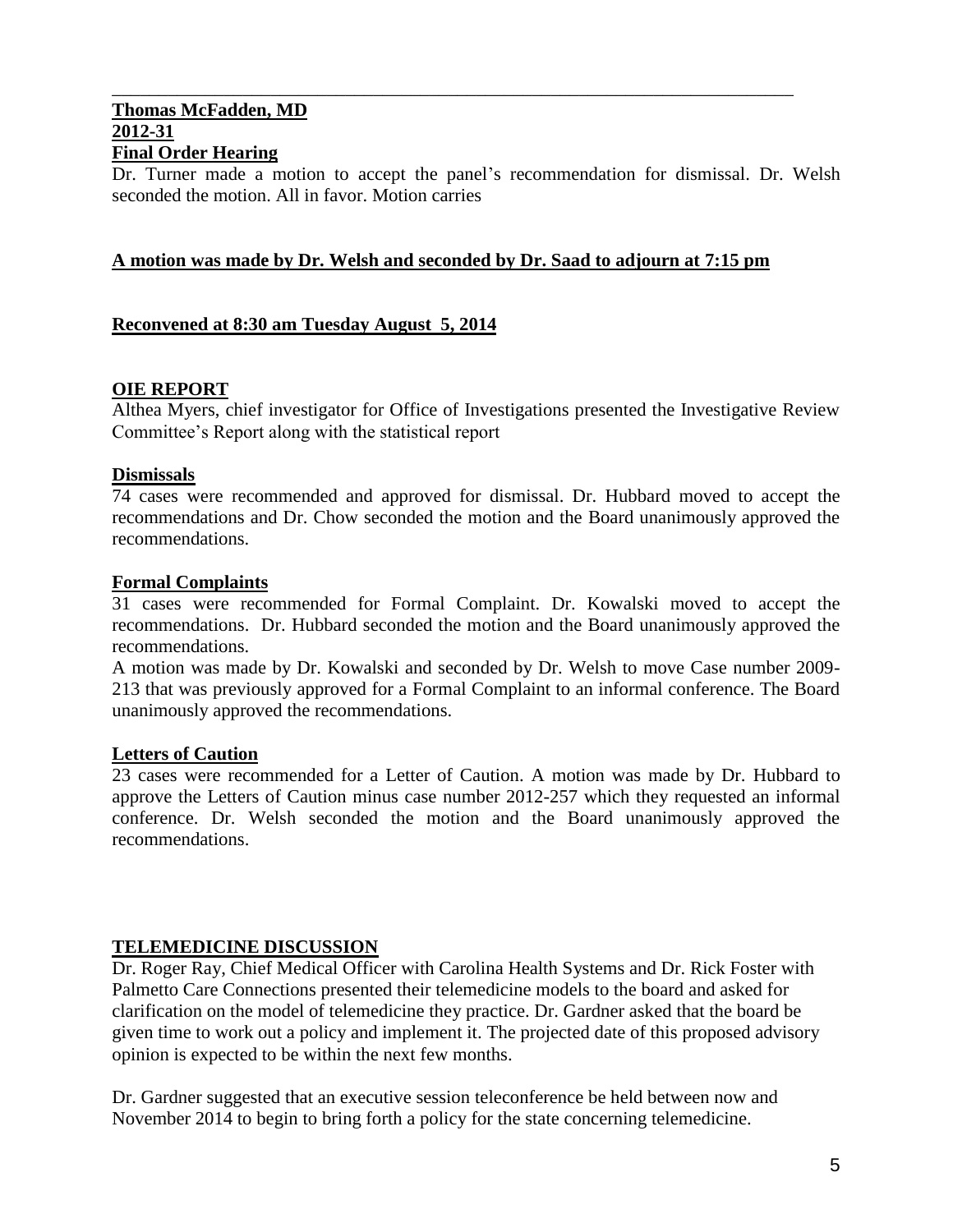# **REQUEST FOR EXEMPTION OF MORE THAN THREE NURSE PRACTITIONERS**

\_\_\_\_\_\_\_\_\_\_\_\_\_\_\_\_\_\_\_\_\_\_\_\_\_\_\_\_\_\_\_\_\_\_\_\_\_\_\_\_\_\_\_\_\_\_\_\_\_\_\_\_\_\_\_\_\_\_\_\_\_\_\_\_\_\_\_\_\_\_\_\_\_

Dr. David Sherbondy and Elizabeth Shatten, APRN appeared before the Board to request an exemption to allow Ms. Shatten to be the fourth practitioner under Dr. Sherbondy's supervision. A motion was made by Dr. Kowalski and seconded by Dr. Cook to allow for this exemption. The Board unanimously approved the exemption.

# **Guy R Bibeau, MD**

#### **Request to expunge previous agreement**

A motion was made by Dr. Hubbard and seconded by Dr. Chow to expunge the previous agreement. All in favor

Motion carries

# **Steven Matzinger, MD**

#### **Request to be released from Final Order**

Dr. Cook made a motion to release respondent from the Final Order. Motion seconded by Dr. Hubbard.

All in favor Motion carries

#### **Andrew Annand, MD Request to be released from Final Order**

Dr. Welsh made a motion to release respondent from the Final Order. Motion seconded by Dr. Hubbard.

All in favor Motion carries

# **Request to be released from Private Agreement**

Dr. Kowalski made a motion to release respondent from the Private Agreement at the same time the Ohio license was released. If respondent is not released in Ohio then agreement will remain in place in SC. Motion seconded by Dr. Turner.

All in favor Motion carries

#### **Jeffrey Hendricks, MD Applicant for licensure**

A motion was made by Dr. Gardner to allow applicant to proceed with licensure. Motion was seconded by Dr. Kowalski.

All in favor Motion carries

**James Fanning, MD Applicant for licensure**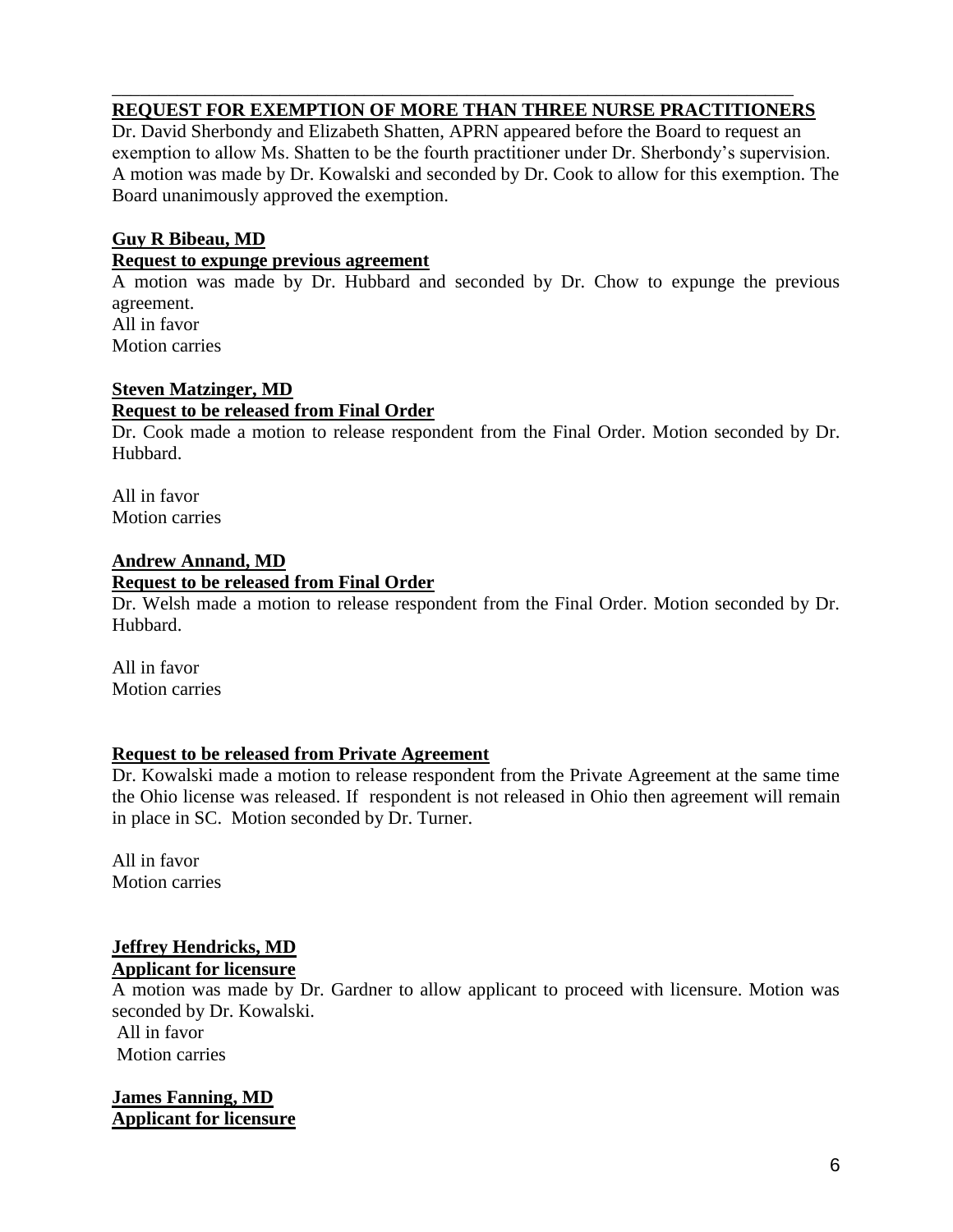A motion was made by Dr. Hubbard to allow applicant to proceed with licensure. Motion was seconded by Dr. Cook. All in favor Motion carries

\_\_\_\_\_\_\_\_\_\_\_\_\_\_\_\_\_\_\_\_\_\_\_\_\_\_\_\_\_\_\_\_\_\_\_\_\_\_\_\_\_\_\_\_\_\_\_\_\_\_\_\_\_\_\_\_\_\_\_\_\_\_\_\_\_\_\_\_\_\_\_\_\_

# **Marlon Clarke, MD**

### **Applicant for licensure**

A motion was made by Mrs. Phillips to allow applicant to proceed with licensure. Motion was seconded by Dr. Welsh.

All in favor Motion carries

# **Albert Ford, MD**

# **Applicant for licensure**

A motion was made by Dr. Saad to allow applicant to proceed with licensure once he provides proof of all 150 hours of CME's required to obtain licensure. Motion was seconded by Dr. Welsh. All in favor

Motion carries

# **Philip Kirn, MD**

### **Applicant for licensure**

A motion was made by Dr. Chow to allow applicant to proceed with licensure. Motion was seconded by Dr. Hubbard.

All in favor Motion carries

#### **2012-287 Final Order Hearing**

Dr. Turner made a motion as follows:

- Private Reprimand
- Fine of \$1,000 to be paid within six months
- Cost of \$40 to be paid within six months

Motion seconded by Dr. Saad Dr. Gardner dissented Motion carries

# **A motion was made by Dr. Welsh and seconded by Dr. Kowalski to adjourn at 6:10 pm**

# **Reconvened at 8:30 am Wednesday August 6, 2014**

# **EMERGENCY UNIVERSITY/CPR TRAINING COURSE PRESENTATION**

Erin Massey with Emergency University presented their CPR training course and asked for the course to be certified for approval by the board to be used for any individual needing to have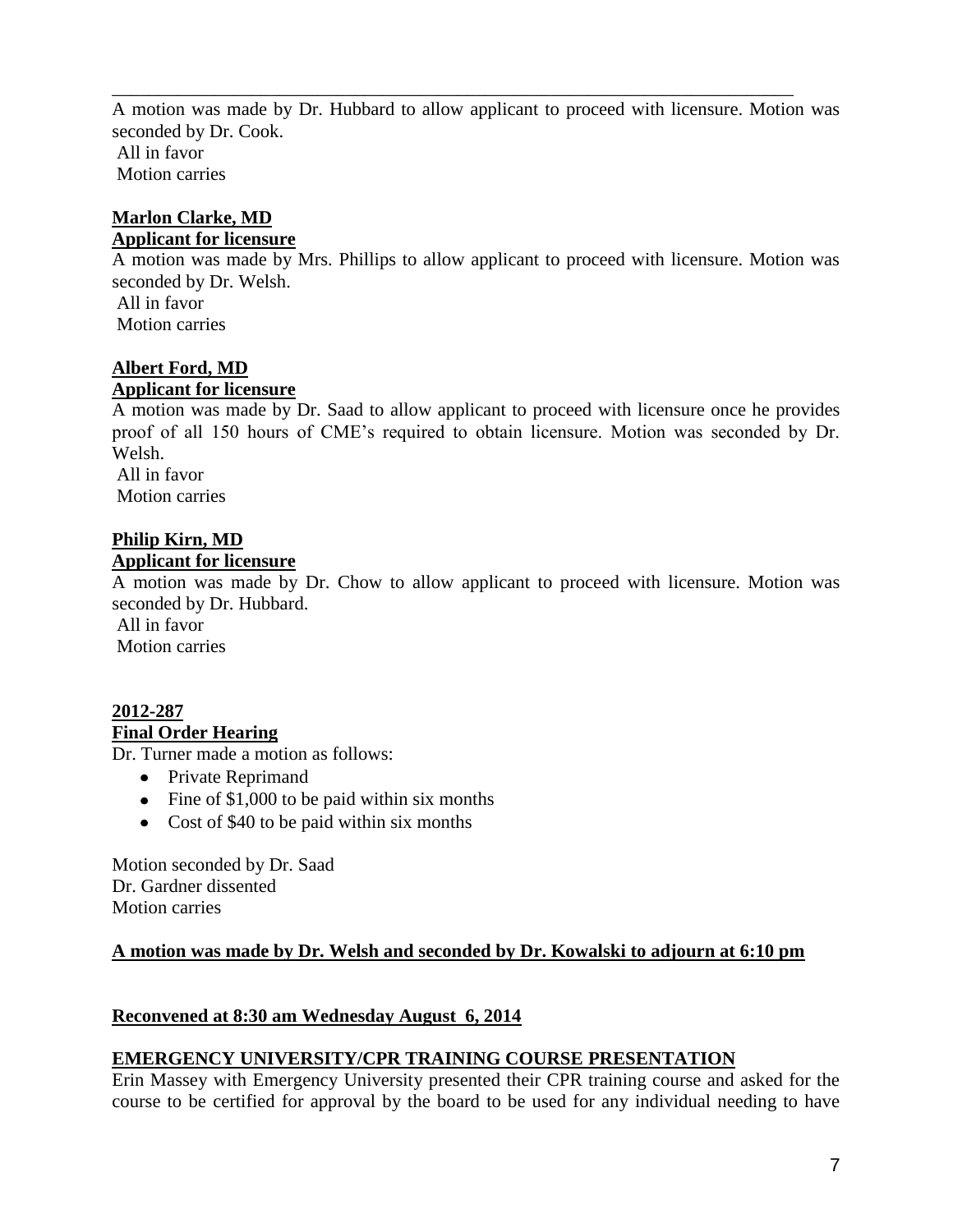their CPR requirements per regulation. A motion made by Dr. Chow to deny approval of CPR course. Motion was seconded by Dr. Hubbard. All in favor Motion carries

\_\_\_\_\_\_\_\_\_\_\_\_\_\_\_\_\_\_\_\_\_\_\_\_\_\_\_\_\_\_\_\_\_\_\_\_\_\_\_\_\_\_\_\_\_\_\_\_\_\_\_\_\_\_\_\_\_\_\_\_\_\_\_\_\_\_\_\_\_\_\_\_\_

# **Leilani Lee, MD Applicant for licensure**

A motion was made by Dr. Hubbard to allow applicant to proceed with licensure. Motion was seconded by Dr. Chow. All in favor Motion carries

### **Serrie Lico, MD**

#### **Applicant for licensure**

A motion was made by Dr. Chow to allow applicant to proceed with licensure. Motion was seconded by Dr. Saad. All in favor Motion carries

# **Melissa Bailey, DO**

#### **Applicant for licensure**

A motion was made by Mrs. Phillips to allow applicant to proceed with licensure. Motion was seconded by Dr. Kowalski. All in favor

Motion carries

### **Ronald Lewis, MD Applicant for licensure**

A motion was made by Dr. Saad to allow applicant to proceed with licensure. Motion was seconded by Dr. Cook.

All in favor Motion carries

# **Akili Graham, MD**

# **Applicant for licensure**

A motion was made by Dr. Hubbard to deny the application. Motion was seconded by Mrs. Phillips. All in favor

Motion carries

# **Lisa Sanders, DO Applicant for licensure**

Applicant withdrew application. No motions were made by the Board.

# **David Rodriguez, MD 2014-244**

**Final Order Hearing**

Dr. Kowalski made a motion as follows: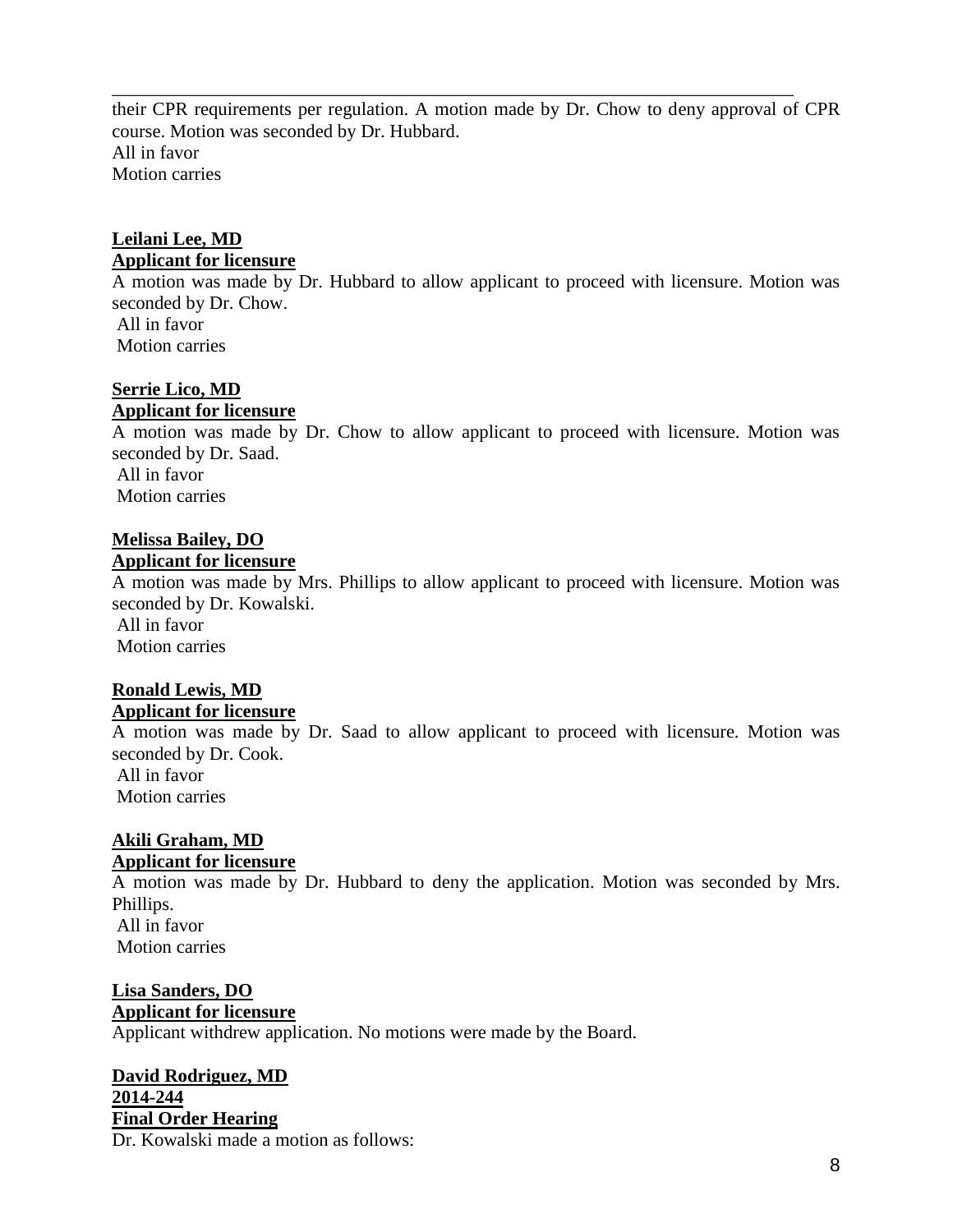- Public Reprimand
- $\bullet$  Fine of \$1,000
- Cost of \$240
- Abide by CME orders from hearing officer
- Take CME coursed in record keeping and prescribing within the next six months and reported to the Board

\_\_\_\_\_\_\_\_\_\_\_\_\_\_\_\_\_\_\_\_\_\_\_\_\_\_\_\_\_\_\_\_\_\_\_\_\_\_\_\_\_\_\_\_\_\_\_\_\_\_\_\_\_\_\_\_\_\_\_\_\_\_\_\_\_\_\_\_\_\_\_\_\_

- Limited to site specific practice including Lake City Emergency Room, Crescent Family Medicine and current nursing home patients with no additional patients
- Must avoid pain clinic and avoid hospice patients
- Must register for the prescription management program within the next 30 days and use the prescription management program for every controlled substance that is written for the next two years
- May not supervise APRNs' or PAs' with prescriptive authority or other licensed medical personnel for level two drugs
- May petition the Board about these sanctions in one year

Motion seconded by Dr. Cook Motion carries

#### **John Billinsky, MD Applicant for licensure**

A motion was made by Dr. Kowalski to allow applicant to proceed with licensure. Motion was seconded by Dr. Hubbard.

All in favor Motion carries

### **Richard Adams, MD Applicant for licensure**

A motion was made by Dr. Saad to allow applicant to proceed with licensure. Motion was seconded by Dr. Cook.

All in favor Motion carries

# **PHYSICIAN ASSISTANTS ADVISORY COMMITTEE RECOMMENDATIONS**

Dr. Gardner presented recommendations from the July, 11 2014 Physician Assistants Advisory Committee meeting for the Board's review. After considering the recommendations, additions, deletions and corrections, Dr. Kowalski moved to accept and Dr. Turner seconded the motion to approve the recommendations. All in favor. Motion carries. (See Attached)

# **RESPIRATORY CARE PRACTITIONER ADVISORY COMMITTEE RECOMMENDATIONS**

After considering the recommendations, additions, deletions and corrections, a motion was made by Dr. Cook and seconded by Mrs. Phillips to approve the recommendations of the July 18, 2014 meeting. All in favor. Motion carries. (See Attached)

# **ANESTHESIOLOGIST'S ASSISTANT ADVISORY COMMITTEE RECOMMENDATIONS**